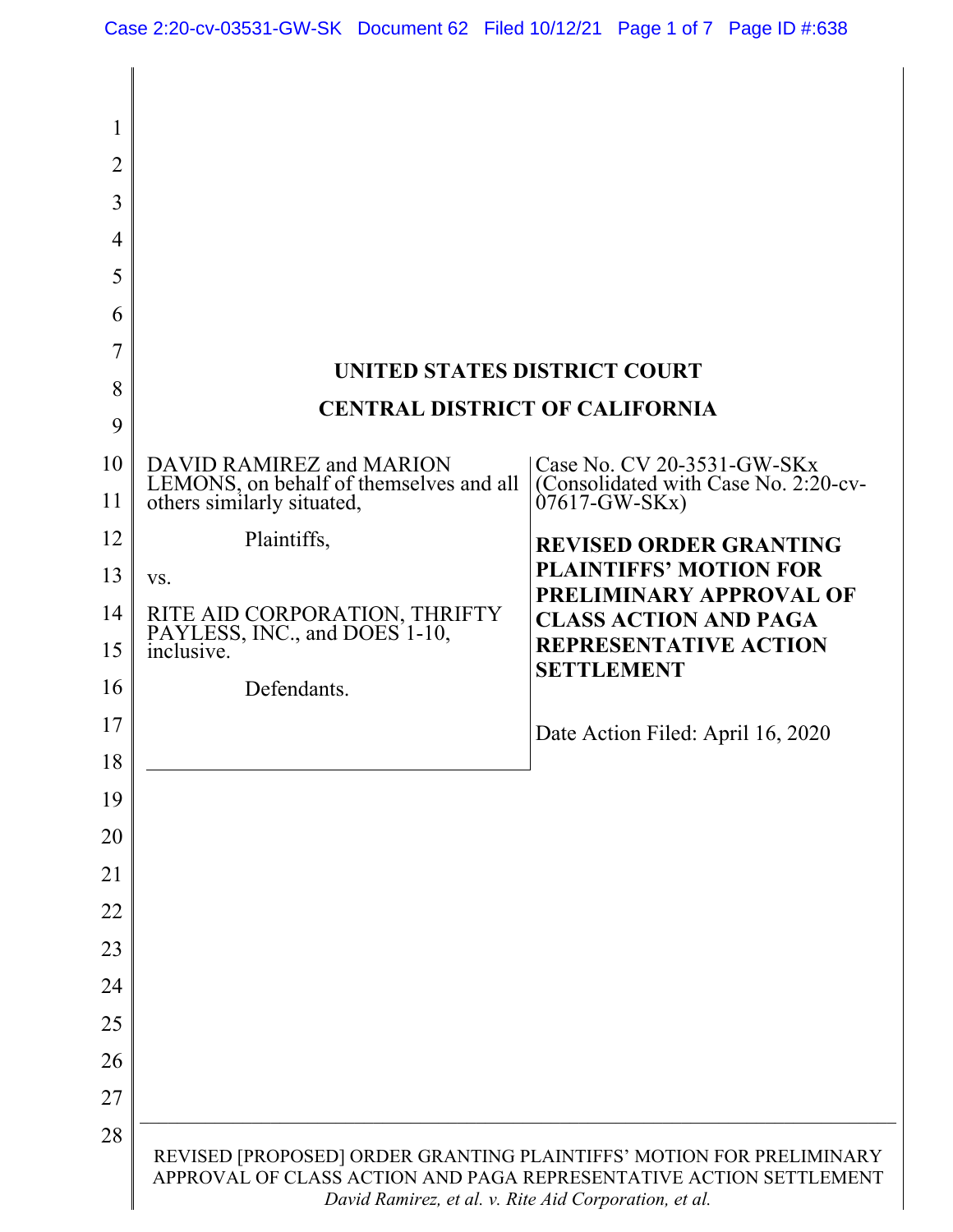1 2 3 4 5 The Motion for Preliminary Approval of Class and PAGA Representative Action Settlement, filed by Plaintiffs David Ramirez and Marion Lemons ("Plaintiffs"), came on for hearing regularly in Courtroom 9D of the above captioned court, the Honorable George H. Wu, presiding, on October 7, 2021. Defendants Rite Aid Corporation and Thrifty Payless, Inc. (collectively "Defendants") do not oppose the motion.

6 7 8 9 Having reviewed the papers and documents presented, having heard the statements of counsel, having issued a Tentative Ruling dated October 6, 2021 ("Tentative Ruling") attached hereto as **Exhibit 1**, and having considered the matter, the Court HEREBY ORDERS THE FOLLOWING:

10 11 12 13 14 1. The Court hereby incorporates its Tentative Ruling and GRANTS preliminary approval of the terms and conditions contained in the Settlement, attached hereto as **Exhibit 2**. The Court preliminarily finds that the terms of the Settlement appear to be within the range of possible approval, pursuant to Federal Rule of Civil Procedure 23 and applicable law.

15 16 17 18 19 20 21 22 23 24 2. The Court finds on a preliminary basis that: (1) the settlement amount is fair and reasonable when balanced against the probable outcome of further litigation relating to class certification, liability and damages issues, and potential appeals; (2) sufficient discovery, investigation, research, and litigation have been conducted such that counsel for the Parties at this time are able to reasonably evaluate their respective positions; (3) settlement at this time will avoid substantial costs, delay, and risks that would be presented by the further prosecution of the litigation; and (4) the proposed Settlement has been reached as the result of intensive, serious, and non-collusive negotiations between the Parties. Accordingly, the Court preliminarily finds that the Settlement was entered into in good faith.

25

26 3. The Court hereby GRANTS conditional certification of the provisional Settlement Class, in accordance with the Settlement, for the purposes of this Settlement

27

28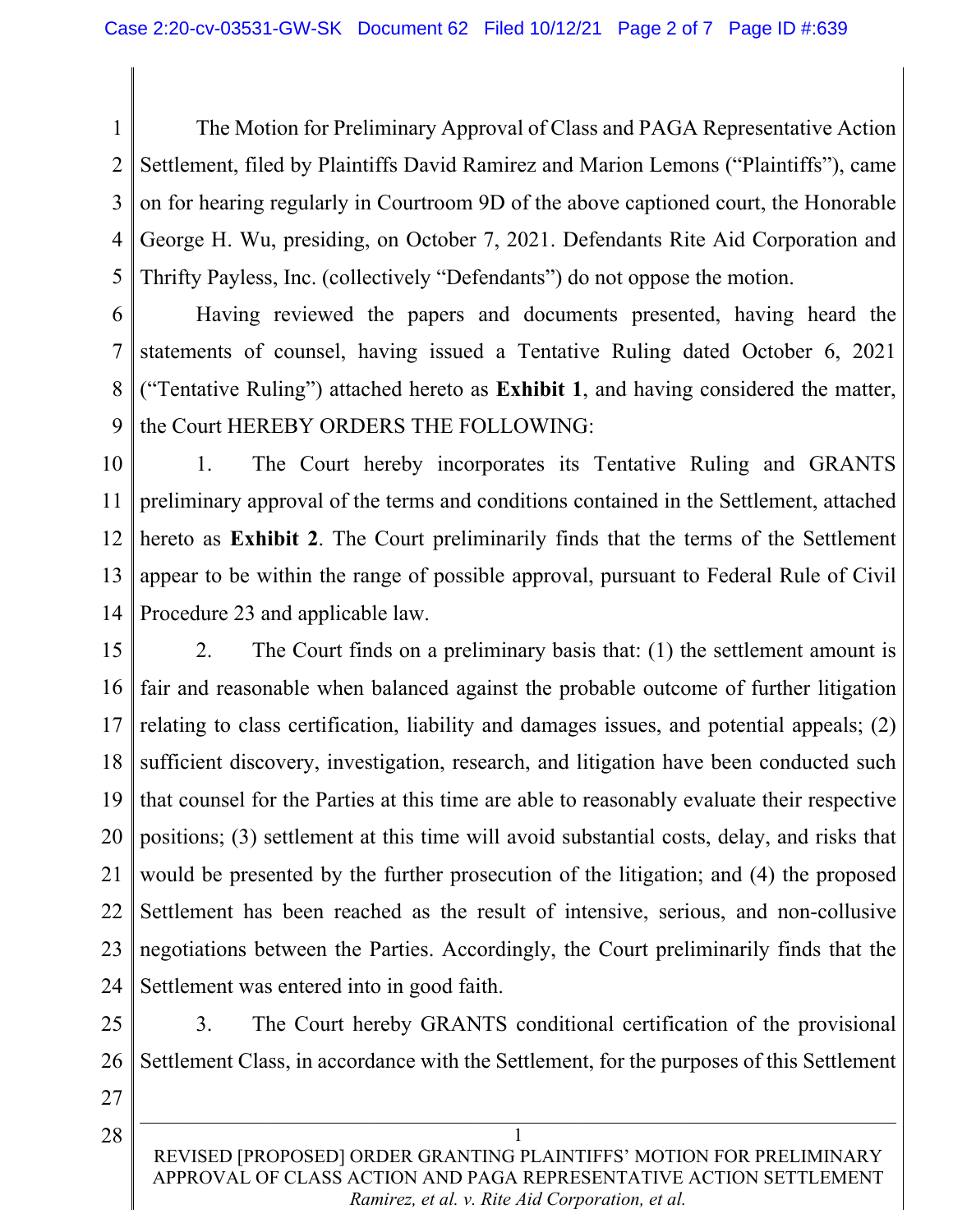1 2 3 4 5 only. The Settlement Class is defined as those individuals who, according to TPI's [Thrifty Payless, Inc.'s] personnel and payroll records, worked for TPI as a non-exempt associate in a Rite Aid retail store in California at any time during the period of April 16, 2016 through the date of the Court's order granting preliminary approval of the Settlement.

- 6 7 8 4. The Court hereby authorizes the retention of JND Legal Administration ("JND") as Settlement Administrator for the purpose of the Settlement, with reasonable administration costs currently estimated at \$98,023.00.
- 9 10 5. The Court hereby conditionally appoints Schneider Wallace Cottrell Konecky LLP and Aiman-Smith & Marcy PC as Counsel for the Class.

11 12 6. The Court hereby conditionally appoints Plaintiffs David Ramirez and Marion Lemons as Representatives for the Class.

- 13 14 15 16 17 18 19 20 21 7. The Court hereby APPROVES the revised Notice of Settlement, which incorporates the Court's edits as outline in the Tentative Ruling, and is attached hereto as **Exhibit 3**. The Court finds that the Notice of Settlement, along with the related notification procedure contemplated by the Settlement, constitute the best notice practicable under the circumstances and are in full compliance with the applicable laws and the requirements of due process. The Court further finds that the Notice appears to fully and accurately inform the Members of the Class of all material elements of the proposed Settlement, of their right to be excluded from the Settlement, and of their right and opportunity to object to the Settlement.
- 22 23 24 25 26 8. The Court hereby authorizes dissemination of the Notice of Settlement to the Class. Subject to the terms of the Settlement, the Notice of Settlement shall be mailed via first-class mail to the most recent known address of each Class Member within the timeframe specified in the Settlement, and sent via email to all such persons for whom Defendants have an email address. The Parties are authorized to make non-
- 27

28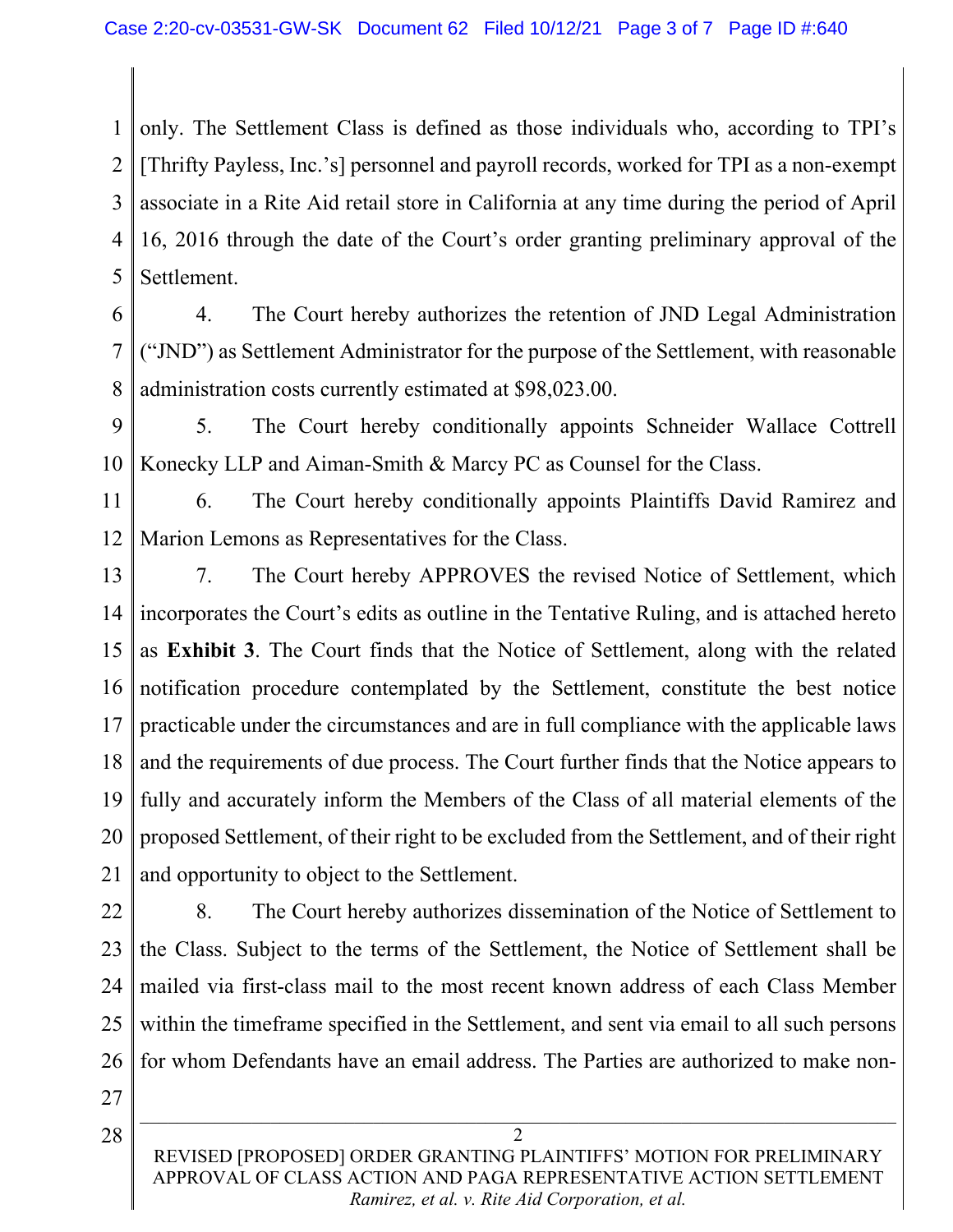1 2 substantive changes to the proposed Notice of Settlement that are consistent with the terms of the Settlement and this Order.

3 4

5 6 7 8 9. The Court hereby APPROVES the proposed procedure for Members of the Class to request exclusion from the Settlement, which is to submit a written statement requesting exclusion to the Settlement Administrator during the time period permitted under the Notice. Any Members of the Class who submit a written exclusion shall not be a member of the Class, shall be barred from participating in the Settlement, and shall receive no benefit from the Settlement.

9 10 11 12 13 14 15 16 10. The Court has reviewed the nature of the claims and the proposed allocation and deems such allocation appropriate or reasonable. The Court hereby conditionally approves the allocation of the Net Settlement Amount as follows: Onequarter (1/4) of all Settlement Share payments to Participating Class Members shall be considered wages and shall be subject to the withholding of all applicable local, state and federal taxes. Three-quarters (3/4) of all Settlement Share payments to Participating Class Members shall be considered non-wages for the settlement of interest claims, statutory and civil penalty claims, and for attorneys' fees.

17 18 19 20 11. Class Counsel's requests for attorneys' fees in the amount of one-third (33.33%) of the Gross Settlement Amount, or \$2,999,700.00, plus their costs, currently estimated at \$27,000, will be included in Class Counsel's motion for attorneys' fees and costs which will be heard by the Court at the time of the final fairness hearing.

21

22 23 24 12. The Court ORDERS that Class Counsel shall file a motion for final approval of the Settlement, with the appropriate declarations and supporting evidence, including a declaration setting forth the identity of any members of the Class who request exclusion from the Settlement.

25

26 13. The Court ORDERS that Class Counsel shall file a motion for approval of the fee and cost award and of the service awards to the Class Representatives, with the

27

28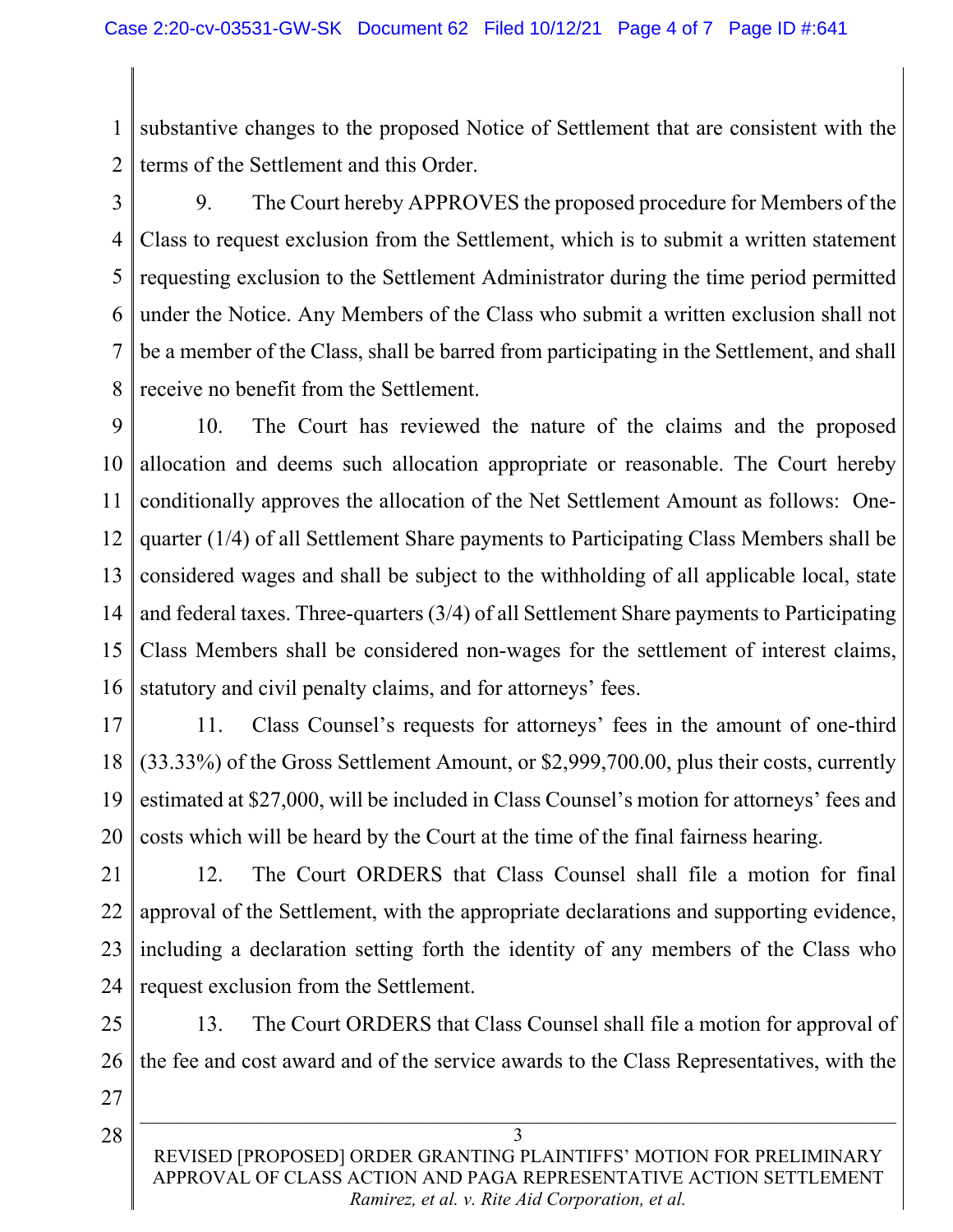1 2 appropriate declarations and supporting evidence, to be heard at the same time as the motion for final approval of the Settlement.

3 4 5 6 7 8 9 14. The Court further ORDERS that each Member of Class shall be given a full opportunity to object to the Settlement and request for attorneys' fees, and to participate at a Final Approval Hearing, which the Court sets to commence on February 24, 2022, at 8:30 a.m. in Courtroom 9D of the United States District Court, Central District of California. Any Class Member seeking to object to the proposed Settlement may file such objection in writing with the Court and shall serve such objection on the Settlement Administrator by the time specified in the Notice.

10 11 12 15. Accordingly, GOOD CAUSE APPEARING, the Court hereby APPROVES the proposed Notice of Settlement and the proposed notice process, and adopts the following dates and deadlines:

| 14 | Date of preliminary approval of the                                  | October 12, 2021                   |  |
|----|----------------------------------------------------------------------|------------------------------------|--|
| 15 | Settlement as to the Class                                           |                                    |  |
|    | Deadline for Defendants to provide to                                | Within 30 calendar days of the     |  |
| 16 | Administrator a list containing, for each                            | Court's Preliminary Approval Order |  |
| 17 | Class Member, the following information:                             |                                    |  |
|    | $(1)$ name; $(2)$ last known address, email                          |                                    |  |
| 18 | address (to the extent such information is                           |                                    |  |
| 19 | maintained in Defendants' Human                                      |                                    |  |
|    | Resources Information System) and                                    |                                    |  |
| 20 | phone number (to the extent such                                     |                                    |  |
| 21 | information is maintained in Defendants'                             |                                    |  |
|    | Human Resources Information System);                                 |                                    |  |
| 22 | (3) number of weeks worked by each                                   |                                    |  |
| 23 | individual as a non-exempt associate in a                            |                                    |  |
|    | Rite Aid retail store during the Class                               |                                    |  |
| 24 | Period; and (4) Social Security number.                              |                                    |  |
| 25 | Concurrently, Defendant shall provide                                |                                    |  |
| 26 | Class Counsel a list containing, for each                            |                                    |  |
|    | employee at issue, associate identification                          |                                    |  |
| 27 |                                                                      |                                    |  |
| 28 | 4                                                                    |                                    |  |
|    | REVISED [PROPOSED] ORDER GRANTING PLAINTIFFS' MOTION FOR PRELIMINARY |                                    |  |
|    | APPROVAL OF CLASS ACTION AND PAGA REPRESENTATIVE ACTION SETTLEMENT   |                                    |  |
|    | Ramirez, et al. v. Rite Aid Corporation, et al.                      |                                    |  |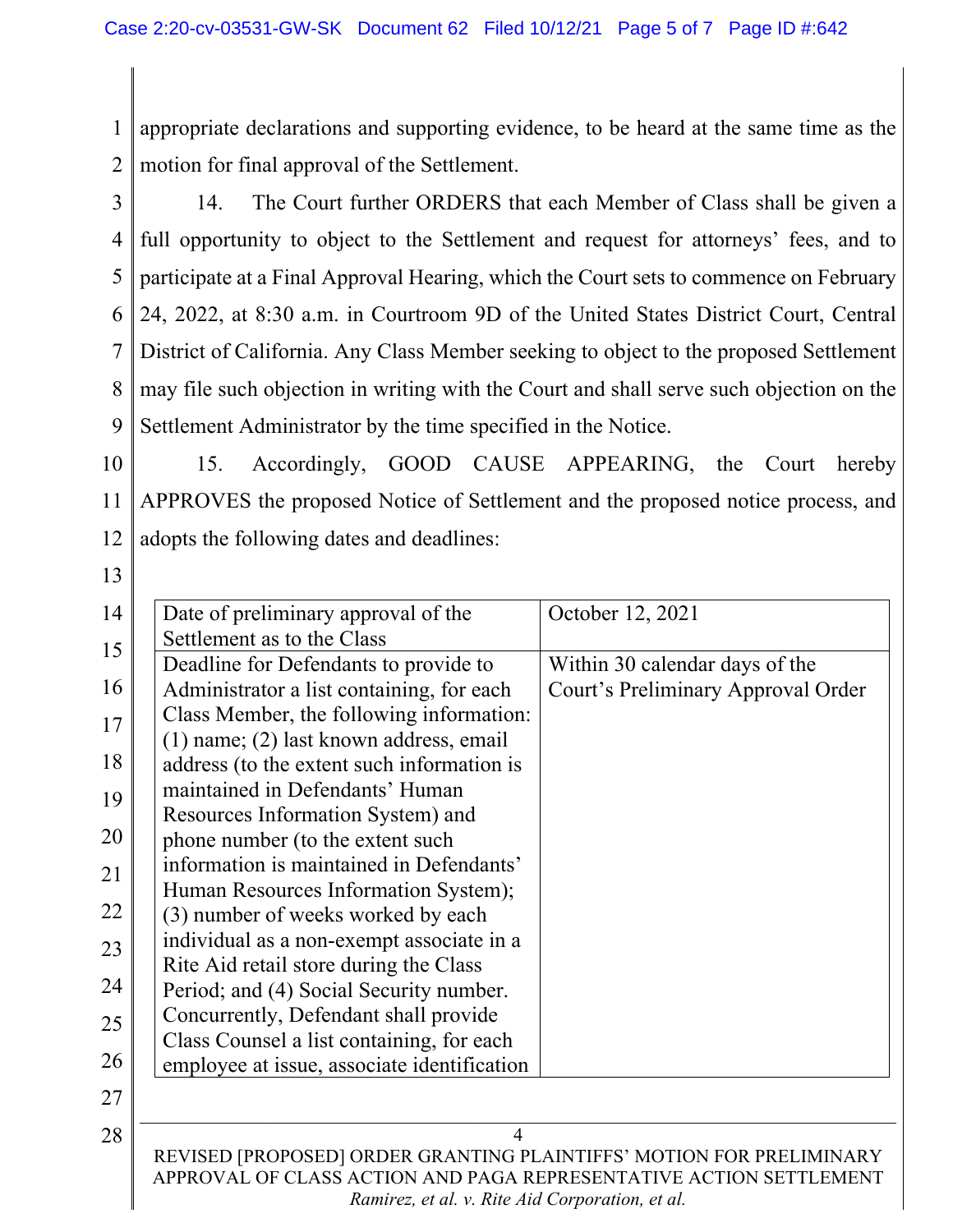| $\mathbf 1$    | number, last four digits of the employee's<br>Social Security number, and total number                                                                                                        |                                                           |
|----------------|-----------------------------------------------------------------------------------------------------------------------------------------------------------------------------------------------|-----------------------------------------------------------|
| $\overline{2}$ | of workweeks.                                                                                                                                                                                 |                                                           |
| 3              | Deadline for Administrator to mail and                                                                                                                                                        | Within 10 business days after                             |
|                | email the Class Notice to Class Members                                                                                                                                                       | Administrator receives the Class List                     |
| 4              | Deadline for Settlement Class Members                                                                                                                                                         | Within 30 days after Notice is                            |
| 5              | to submit challenges regarding the<br>number of workweeks worked                                                                                                                              | initially mailed to the class                             |
| 6              | Deadline for Settlement Class Members                                                                                                                                                         | Within 60 days after Notice is                            |
| 7              | to postmark request to opt-out or file                                                                                                                                                        | initially mailed to the class                             |
| 8              | objection to the Settlement                                                                                                                                                                   |                                                           |
|                | Deadline for Administrator to provide the                                                                                                                                                     | At least 10 days prior to the Final                       |
| 9              | Court with a declaration attesting to                                                                                                                                                         | <b>Approval Hearing</b>                                   |
| 10             | completion of the notice process                                                                                                                                                              |                                                           |
|                | Deadline for filing of Final Approval<br>Motion                                                                                                                                               | According to Local Rule 6-1                               |
| 11             | Final Approval Hearing                                                                                                                                                                        | February 24, 2022                                         |
| 12             | <b>Effective Date</b>                                                                                                                                                                         | Upon execution by all Parties, Class                      |
| 13             |                                                                                                                                                                                               | Counsel, Defendants' counsel, and                         |
|                |                                                                                                                                                                                               | Final Approval from the Court,                            |
| 14             |                                                                                                                                                                                               | following Notice to Class Members                         |
| 15             |                                                                                                                                                                                               | and a formal fairness hearing and                         |
| 16             |                                                                                                                                                                                               | entry of a final judgment by the Court                    |
|                | Deadline for Defendants to pay the                                                                                                                                                            | The latest of:                                            |
| 17             | Administrator all amounts awarded and                                                                                                                                                         | 14 calendar days following the                            |
| 18             | approved by the Court ("Payment Date")                                                                                                                                                        | entry of a Judgment finally                               |
| 19             |                                                                                                                                                                                               | approving this Settlement<br>If an objection is filed, 14 |
|                |                                                                                                                                                                                               | calendar days after any                                   |
| 20             |                                                                                                                                                                                               | deadline to file an appeal has                            |
| 21             |                                                                                                                                                                                               | expired                                                   |
| 22             |                                                                                                                                                                                               | If an appeal has been taken or                            |
|                |                                                                                                                                                                                               | sought, 14 calendar days after                            |
| 23             |                                                                                                                                                                                               | the Judgment is finally                                   |
| 24             |                                                                                                                                                                                               | affirmed by an appellate court                            |
| 25             |                                                                                                                                                                                               | with no possibility of                                    |
|                |                                                                                                                                                                                               | subsequent appeal or judicial                             |
| 26             |                                                                                                                                                                                               | review, or the date the                                   |
| 27             |                                                                                                                                                                                               | $appeal(s)$ or reviews are finally                        |
| 28             | 5                                                                                                                                                                                             |                                                           |
|                | REVISED [PROPOSED] ORDER GRANTING PLAINTIFFS' MOTION FOR PRELIMINARY<br>APPROVAL OF CLASS ACTION AND PAGA REPRESENTATIVE ACTION SETTLEMENT<br>Ramirez, et al. v. Rite Aid Corporation, et al. |                                                           |